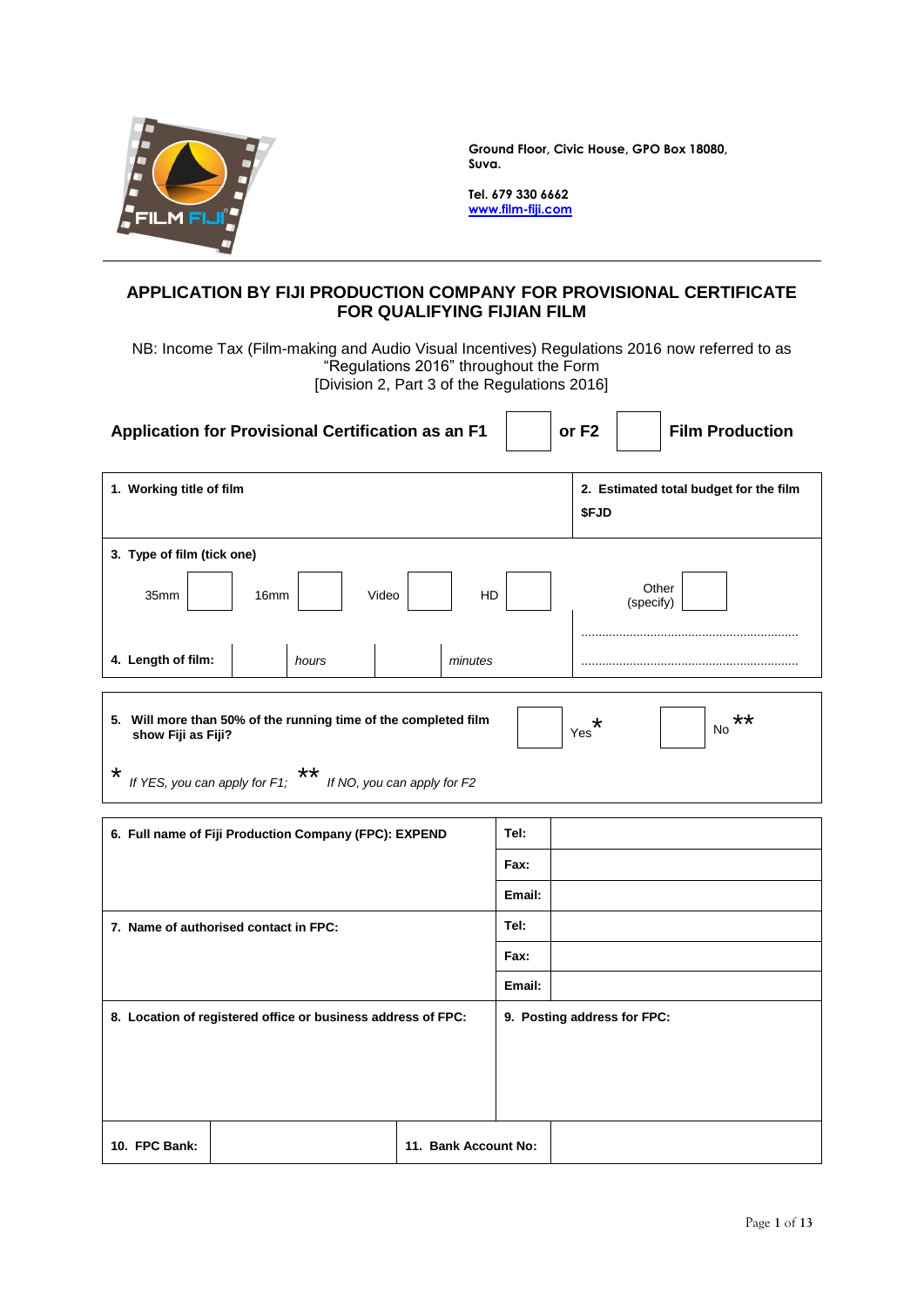| 12. FPC Bank Address:                     |                                                                                                                        |    |          |
|-------------------------------------------|------------------------------------------------------------------------------------------------------------------------|----|----------|
| 13. Tax5Invoice No (TIN):                 |                                                                                                                        |    |          |
|                                           | 14. Are any of the shareholders in the FPC non Fiji residents?                                                         | No | *<br>Yes |
| *<br>as defined under the Income Tax Act. | If YES, your application fails. Under section 15 of the Regulations 2016, FPCs must be 100% owned by "Resident person" |    |          |

## **ELIGIBILITY OF FILM**

F1/F2 QUALIFICIATIONS

 $\overline{1}$ 

| 15. Has the audiovisual production levy been paid?                                                                                                                                                                                                    |  | Yes |  | No |  |  |
|-------------------------------------------------------------------------------------------------------------------------------------------------------------------------------------------------------------------------------------------------------|--|-----|--|----|--|--|
| $\star$<br>If NO, a non-refundable audiovisual production levy equal to 0.75% of the total production budget must be paid to Film Fiji<br>on or before the first day of pre-production or full financing, whichever is sooner – see section 37(1)(c). |  |     |  |    |  |  |
|                                                                                                                                                                                                                                                       |  |     |  |    |  |  |

| 16. Has the producer's bond been paid?                                                                                                                                                                                    | Yes | No |
|---------------------------------------------------------------------------------------------------------------------------------------------------------------------------------------------------------------------------|-----|----|
| If NO, a refundable producer's bond equal to 5% of the total production budget must be paid to Film Fiji on or before the first<br>day of pre-production or full financing, whichever is sooner $-$ see section 37(1)(d). |     |    |

| 17. Are there any scenes in the film which are or may be viewed<br>culturally derogatory of the Fiji Islands or its people?              | Yes | No |
|------------------------------------------------------------------------------------------------------------------------------------------|-----|----|
| If YES, your application may fail. Under section 37(1)(e), a qualifying film must not be culturally derogatory of Fiji or its<br>people. |     |    |

| 18. Has commercial distribution been established in Fiji?                                                                           | Yes | No |
|-------------------------------------------------------------------------------------------------------------------------------------|-----|----|
| ∗<br>If NO, your application may fail. Under sections 38 & 39 (1) (a), Film Fiji must be satisfied that the qualifying film will be |     |    |

*If NO, your application may fail. Under sections 38 & 39 (1) (a), Film Fiji must be satisfied that the qualifying film will be distributed through at least one significant local distributor when it is completed. If local commercial distribution will be established at a later date, please provide documentation to support this.*

|   | 19. Do you intend to secure international distribution for this film? | Yes | <b>No</b> |
|---|-----------------------------------------------------------------------|-----|-----------|
| × |                                                                       |     |           |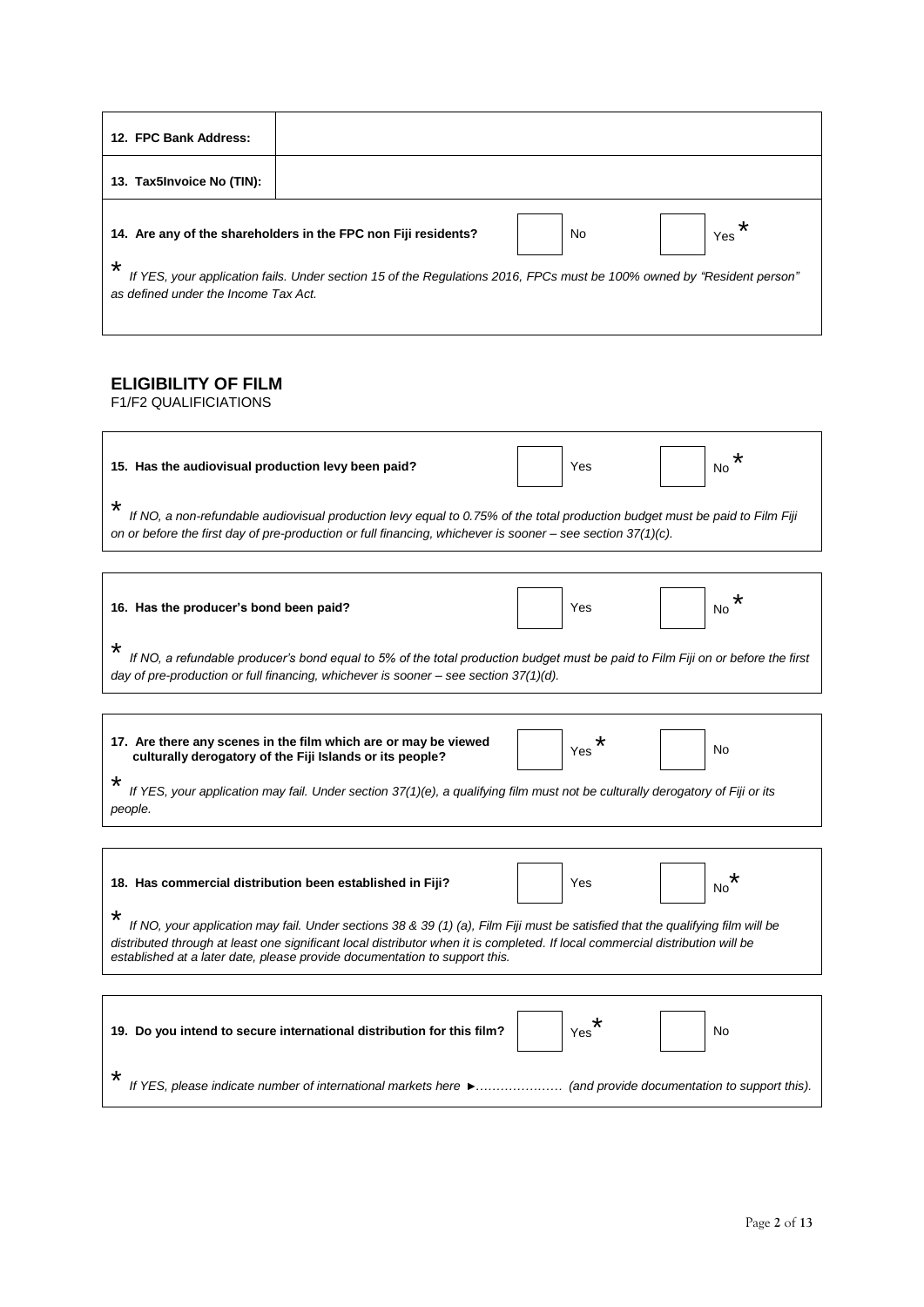| *<br>20. How do you intend to broadcast/distribute the film?                                                                                                           |                    |          |
|------------------------------------------------------------------------------------------------------------------------------------------------------------------------|--------------------|----------|
| Commercial<br><b>Broadcast</b><br>Internet<br>DVD/BRD<br>Cinema<br>Television<br><b>Broadcast</b>                                                                      | Other<br>(specify) |          |
| $^\star$<br>You may tick more than one option                                                                                                                          |                    |          |
| 21. Do you undertake to complete this production within 24<br>months from the granting of a provisional certificate?                                                   | Yes                | *<br>No. |
| $^\star$<br>If NO, your application may fail. You must explain the reason(s) why you cannot make this undertaking in the space below<br>for Film Fiji's consideration. |                    |          |
|                                                                                                                                                                        |                    |          |
|                                                                                                                                                                        |                    |          |
| 22. Do you undertake to apply for a final certificate within 6<br>months from completion of this film?                                                                 | Yes                | *<br>No  |
| *<br>If NO, your application may fail. You must explain the reason(s) why you cannot make this undertaking in the space below<br>for the Film Fiji's consideration.    |                    |          |
|                                                                                                                                                                        |                    |          |
|                                                                                                                                                                        |                    |          |
|                                                                                                                                                                        |                    |          |
|                                                                                                                                                                        |                    |          |
|                                                                                                                                                                        |                    |          |
| 23. Will the film or any part of the film be sponsored or<br>commissioned by any business, institution or organisation?                                                | No                 | Yes      |
|                                                                                                                                                                        |                    |          |
| If YES, you must describe the details of the commission or sponsorship and the name(s) of the organisation(s) involved.                                                |                    |          |
|                                                                                                                                                                        |                    |          |
|                                                                                                                                                                        |                    |          |
|                                                                                                                                                                        |                    |          |
|                                                                                                                                                                        |                    |          |
| 24. Will the film or any part of the film contain a record of a public<br>event in Fiji?                                                                               | No                 | Yes      |
| If YES, you must name and describe the event and indicate the percentage of the film represented by the event(s).                                                      |                    |          |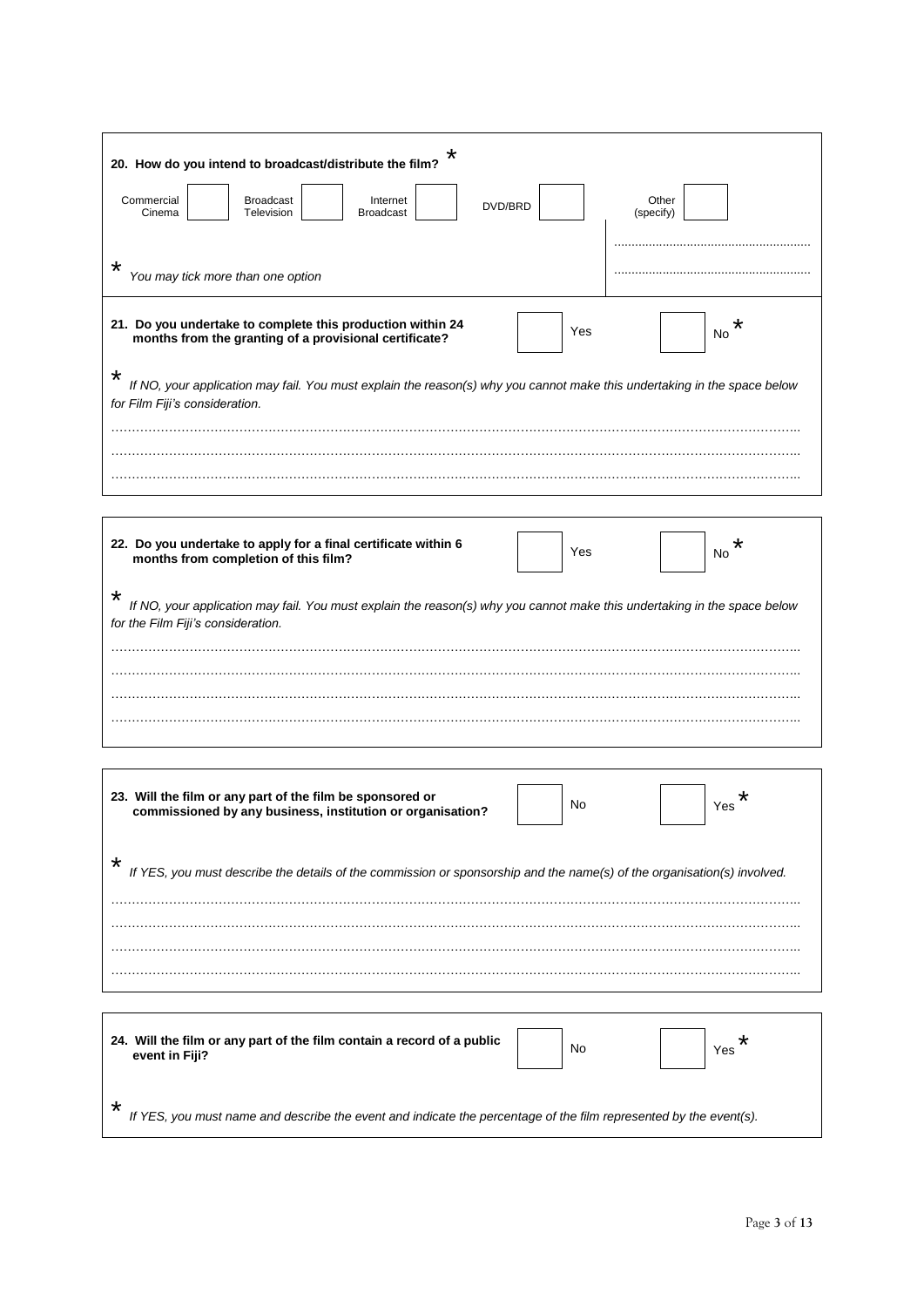| 25. Have you provided Film Fiji with a synopsis of the film?                               | $^\star$<br>Yes<br><b>No</b> |
|--------------------------------------------------------------------------------------------|------------------------------|
| $\star$<br>If NO, you will need to provide this before your application can be considered. |                              |
|                                                                                            |                              |

|   | 26. Have you provided Film Fiji with a script of the film?                      | Yes | <b>No</b> |
|---|---------------------------------------------------------------------------------|-----|-----------|
| * | If NO, you will need to provide this before your application can be considered. |     |           |

# **FIJIAN FILM**

 $\mathsf{r}$ 

| 27. List the nationalities of the principal characters portrayed in the film (THIS DOES NOT REFER TO CAST).               |                    |                            |                    |  |  |  |
|---------------------------------------------------------------------------------------------------------------------------|--------------------|----------------------------|--------------------|--|--|--|
| <b>Character Portrayed</b>                                                                                                | <b>Nationality</b> | <b>Character Portrayed</b> | <b>Nationality</b> |  |  |  |
|                                                                                                                           |                    |                            |                    |  |  |  |
|                                                                                                                           | .                  |                            | .                  |  |  |  |
|                                                                                                                           |                    |                            | .                  |  |  |  |
|                                                                                                                           |                    |                            |                    |  |  |  |
|                                                                                                                           |                    |                            | .                  |  |  |  |
|                                                                                                                           | .                  |                            | .                  |  |  |  |
|                                                                                                                           |                    |                            |                    |  |  |  |
|                                                                                                                           |                    |                            |                    |  |  |  |
| 28. Are there any non Fijian settings in the film (THIS DOES NOT<br>*<br>No<br>Yes<br>REFER TO LOCATION FOR SHOOTING)?    |                    |                            |                    |  |  |  |
| $^\star$<br>If YES, please describe the setting(s) and indicate the percentage of the film represented by the setting(s). |                    |                            |                    |  |  |  |
|                                                                                                                           |                    |                            |                    |  |  |  |
|                                                                                                                           |                    |                            |                    |  |  |  |
|                                                                                                                           |                    |                            |                    |  |  |  |
|                                                                                                                           |                    |                            |                    |  |  |  |

………………………………………………………………………………………… *Percentage:* ……………………………………...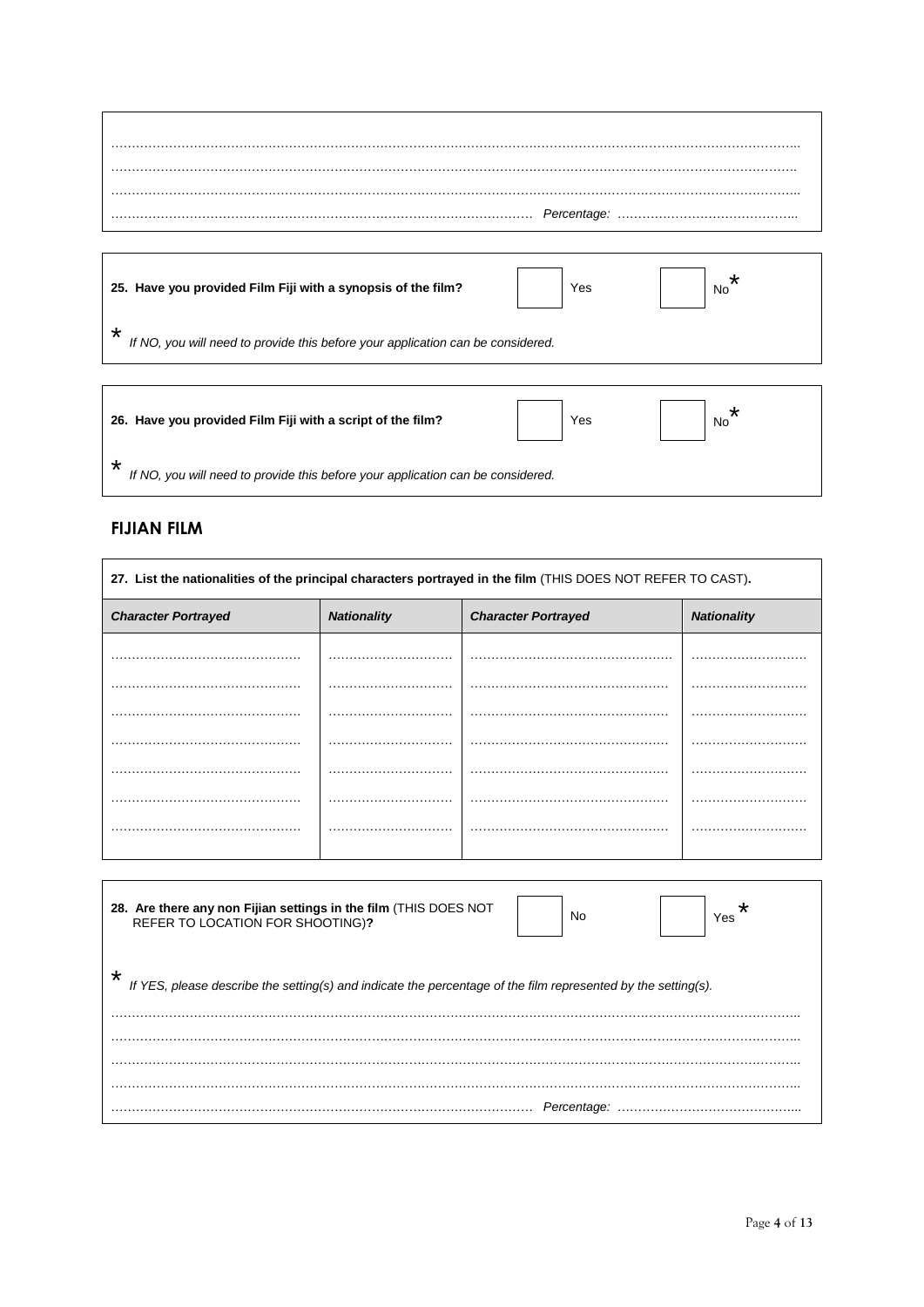| 29. Who is/are the scriptwriter(s) of the qualifying Fiji film? |                    |                             |                             |  |  |  |
|-----------------------------------------------------------------|--------------------|-----------------------------|-----------------------------|--|--|--|
| <b>Name</b>                                                     | <b>Nationality</b> | <b>Country of Residency</b> | <b>Periods of Residency</b> |  |  |  |
|                                                                 |                    |                             |                             |  |  |  |
|                                                                 |                    |                             |                             |  |  |  |
| <br>.                                                           | .                  | .                           |                             |  |  |  |
|                                                                 |                    |                             |                             |  |  |  |
|                                                                 |                    |                             |                             |  |  |  |
|                                                                 | .                  |                             |                             |  |  |  |

| 30. Is the script based on source material (eg. novel, play, existing script etc) other than the work of the scriptwriter(s) above? | No | Yes |
|-------------------------------------------------------------------------------------------------------------------------------------|----|-----|
| ∗<br>If YES, please give details of the source material in the space below.                                                         |    |     |
|                                                                                                                                     |    |     |
|                                                                                                                                     |    |     |
|                                                                                                                                     |    |     |

ľ

 $\Gamma$ 

| 31. List all the proposed filming locations in Fiji: |                                             |  |  |  |
|------------------------------------------------------|---------------------------------------------|--|--|--|
| Location                                             | <b>Estimated shooting dates at location</b> |  |  |  |
|                                                      |                                             |  |  |  |
|                                                      |                                             |  |  |  |
|                                                      |                                             |  |  |  |
|                                                      |                                             |  |  |  |
|                                                      |                                             |  |  |  |
|                                                      |                                             |  |  |  |
|                                                      |                                             |  |  |  |
|                                                      |                                             |  |  |  |
|                                                      |                                             |  |  |  |
|                                                      |                                             |  |  |  |

| 32. Have you obtained relevant permissions, approvals, consents<br>or permits to film at the locations listed in Q31 above? |  | Yes |  | No. |
|-----------------------------------------------------------------------------------------------------------------------------|--|-----|--|-----|
|-----------------------------------------------------------------------------------------------------------------------------|--|-----|--|-----|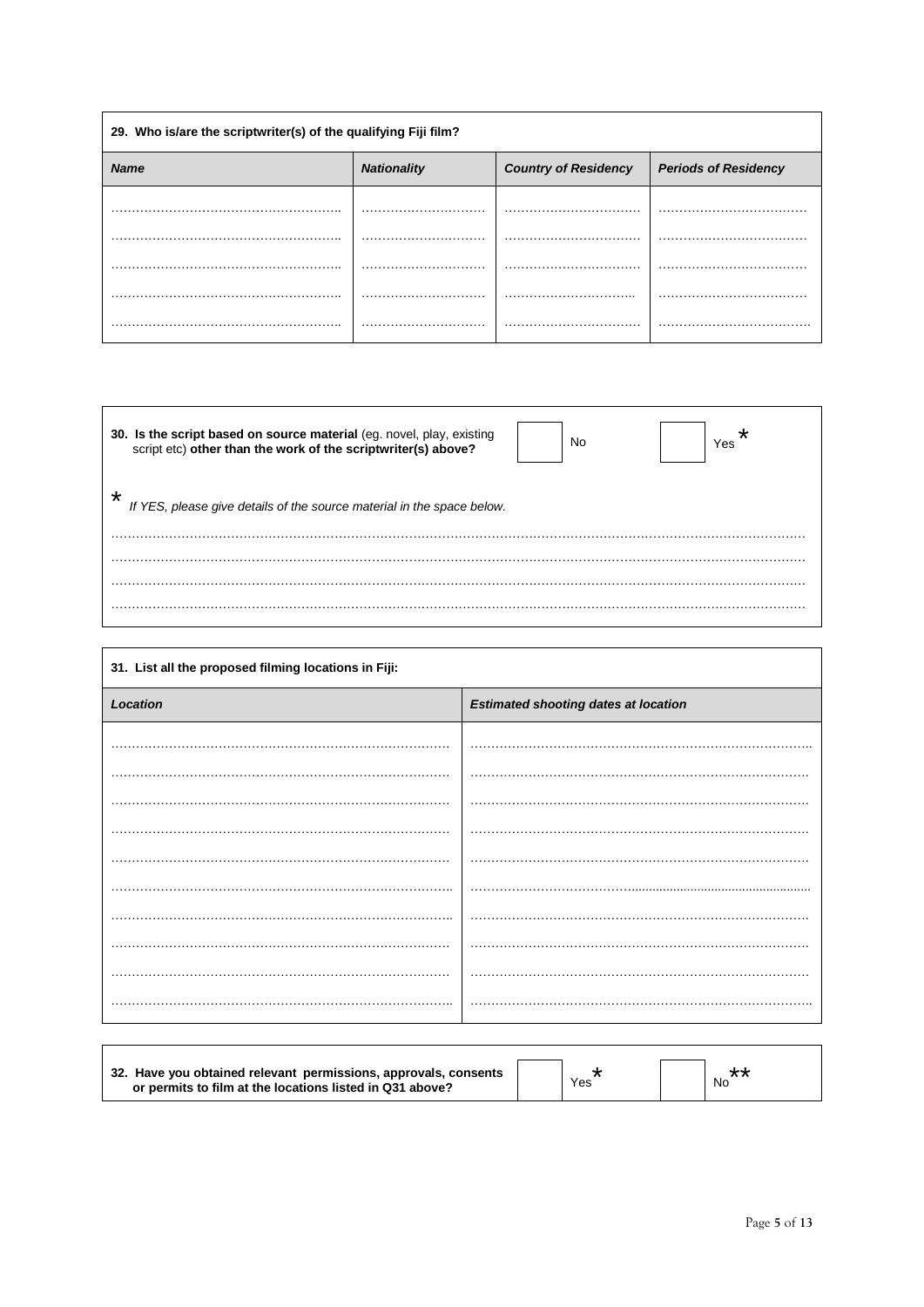- \* *If YES, you will need to attach all relevant supporting documents to this application*
- \*\* *If NO, you will need to liaise with Film Fiji to help you get this permissions, approvals, consents and/or permits.*

| 33. Have you provided Film Fiji with a shooting schedule for the<br>film? | Yes | No |
|---------------------------------------------------------------------------|-----|----|
|                                                                           |     |    |

\* *If NO, you will need to provide the Film Fiji with a schedule before you begin filming*

| 34. Will any stage of the production process take place outside of<br>Fiji? | ∗<br>No<br>Yes            |                |  |  |
|-----------------------------------------------------------------------------|---------------------------|----------------|--|--|
| $\star$<br>If YES, you will need to complete the table below                |                           |                |  |  |
| <b>Stage of Production</b>                                                  | No. of Weeks Outside Fiji | <b>Country</b> |  |  |
| Research and Development                                                    |                           |                |  |  |
| Pre-production                                                              |                           |                |  |  |
| Principal Photography                                                       |                           |                |  |  |
| Post-production                                                             |                           |                |  |  |
| <b>TOTAL</b>                                                                |                           |                |  |  |

| 35. Who is/are the owners of the copyright in the film? |                    |                             |  |  |
|---------------------------------------------------------|--------------------|-----------------------------|--|--|
| <b>Copyright Owners</b>                                 | <b>Nationality</b> | <b>Country of Residency</b> |  |  |
|                                                         |                    |                             |  |  |
|                                                         |                    |                             |  |  |
|                                                         |                    |                             |  |  |
|                                                         |                    |                             |  |  |
|                                                         |                    |                             |  |  |
|                                                         |                    |                             |  |  |
|                                                         |                    |                             |  |  |
|                                                         |                    |                             |  |  |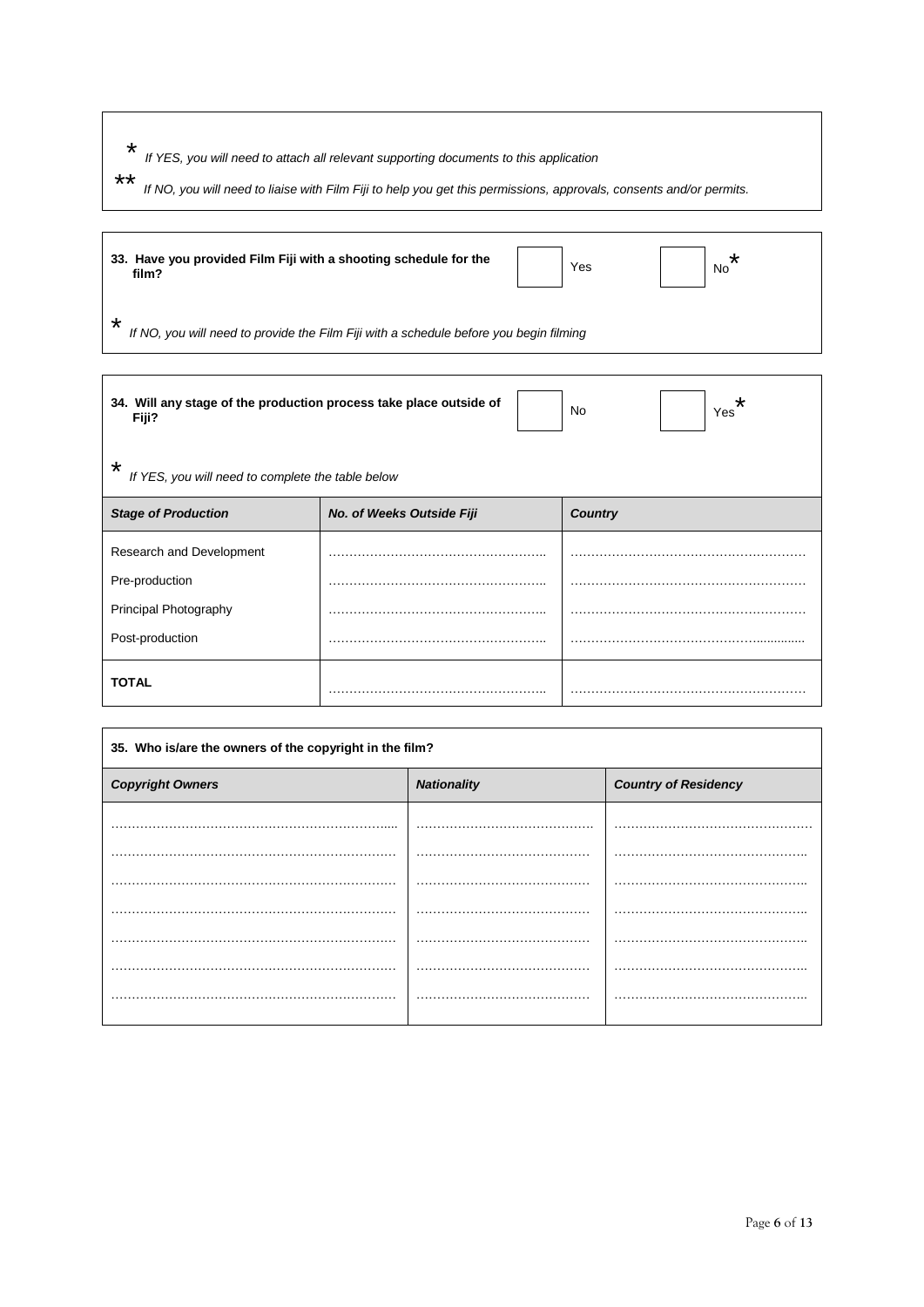# **BUDGET**

|   | 36. Have you provided Film Fiji with a complete budget in FJD?                  | Yes | No |
|---|---------------------------------------------------------------------------------|-----|----|
| ∗ | If NO, you will need to provide this before your application can be considered. |     |    |

| 37. What are the sources of funds, both Fijian and non-Fijian, to be used in the making of the film (including grants,<br>investments, loans and guarantees)? |                        |                       |  |  |
|---------------------------------------------------------------------------------------------------------------------------------------------------------------|------------------------|-----------------------|--|--|
| <b>Source of Funds</b>                                                                                                                                        | <b>Type of Support</b> | <b>Amount (FJD\$)</b> |  |  |
|                                                                                                                                                               |                        |                       |  |  |
|                                                                                                                                                               |                        |                       |  |  |
|                                                                                                                                                               |                        |                       |  |  |
|                                                                                                                                                               |                        |                       |  |  |
|                                                                                                                                                               |                        |                       |  |  |
|                                                                                                                                                               |                        |                       |  |  |
|                                                                                                                                                               | <b>TOTAL BUDGET</b>    |                       |  |  |

| 38. Are you in discussions with any Fiji investors regarding<br>funding of the film? | No | *<br>Yes |
|--------------------------------------------------------------------------------------|----|----------|
| $\star$<br>If YES, please give details in the space below.                           |    |          |
|                                                                                      |    |          |
|                                                                                      |    |          |
|                                                                                      |    |          |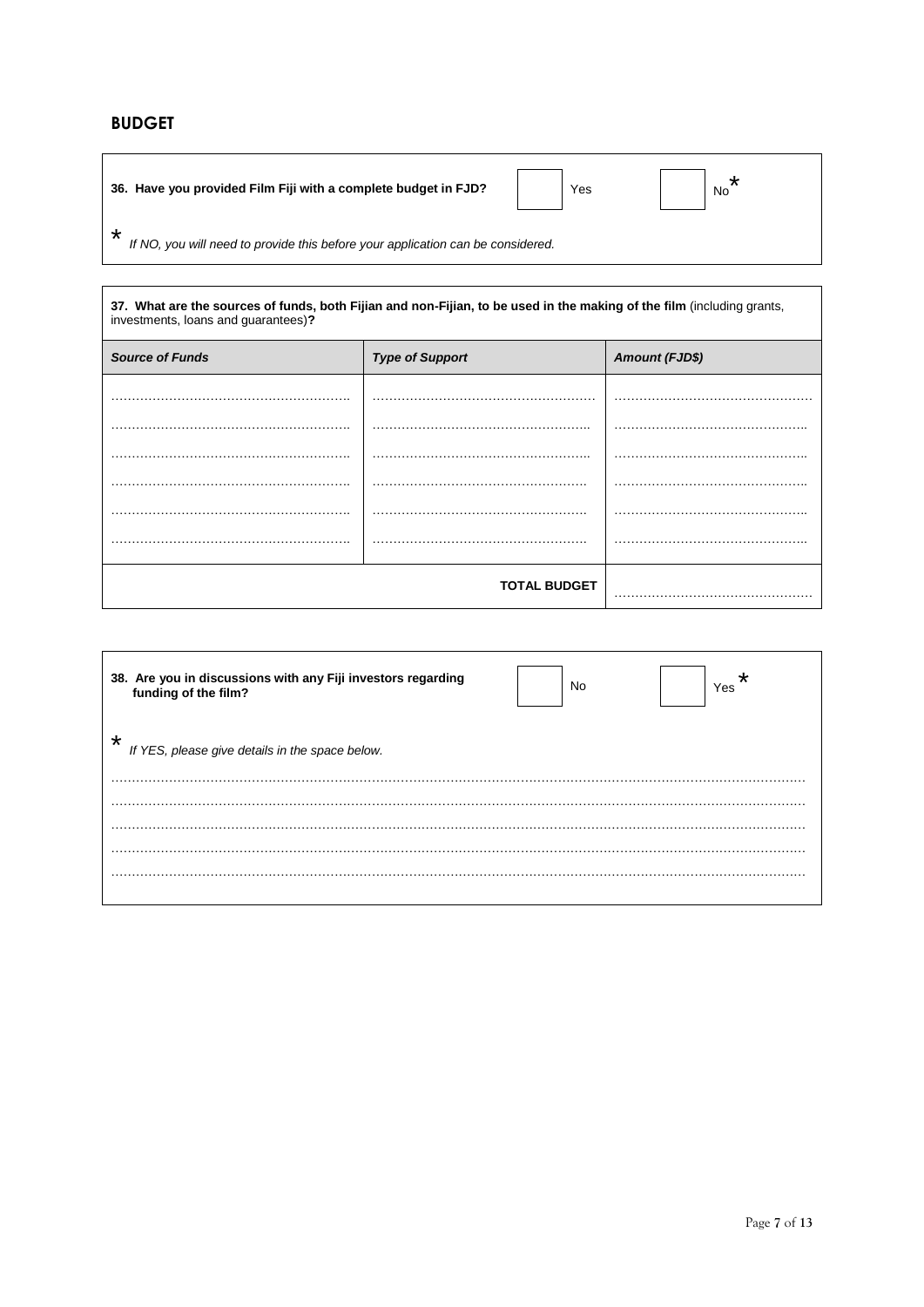| 39. Will there be any non-cash contributions made towards the<br>making of the film (eg. use of facilities, equipment etc)? |                               | No                    | ×<br>Yes                           |  |
|-----------------------------------------------------------------------------------------------------------------------------|-------------------------------|-----------------------|------------------------------------|--|
| $\star$<br>If YES, you will need to complete the table below.                                                               |                               |                       |                                    |  |
| <b>Name of Person or Entity</b>                                                                                             | <b>Nature of Contribution</b> | <b>Amount (FJD\$)</b> | <b>Included in Budget</b><br>(Y/N) |  |
|                                                                                                                             |                               |                       |                                    |  |
|                                                                                                                             |                               |                       |                                    |  |
|                                                                                                                             |                               |                       |                                    |  |
|                                                                                                                             |                               |                       |                                    |  |
|                                                                                                                             |                               |                       |                                    |  |
|                                                                                                                             |                               |                       |                                    |  |
| 40. Will any part of the budget be spent outside Fiji?<br>No<br>Yes                                                         |                               |                       |                                    |  |
| $\star$<br>If YES, you will need to complete the table below.                                                               |                               |                       |                                    |  |

| <b>Budget Item</b> | Payee  | <b>Country of Expenditure</b>     | <b>Amount (FJD\$)</b> |
|--------------------|--------|-----------------------------------|-----------------------|
|                    |        |                                   |                       |
|                    |        |                                   |                       |
| .                  |        |                                   |                       |
|                    |        |                                   |                       |
|                    | .<br>. |                                   |                       |
| .                  |        |                                   |                       |
|                    |        | <b>TOTAL OVERSEAS EXPENDITURE</b> |                       |

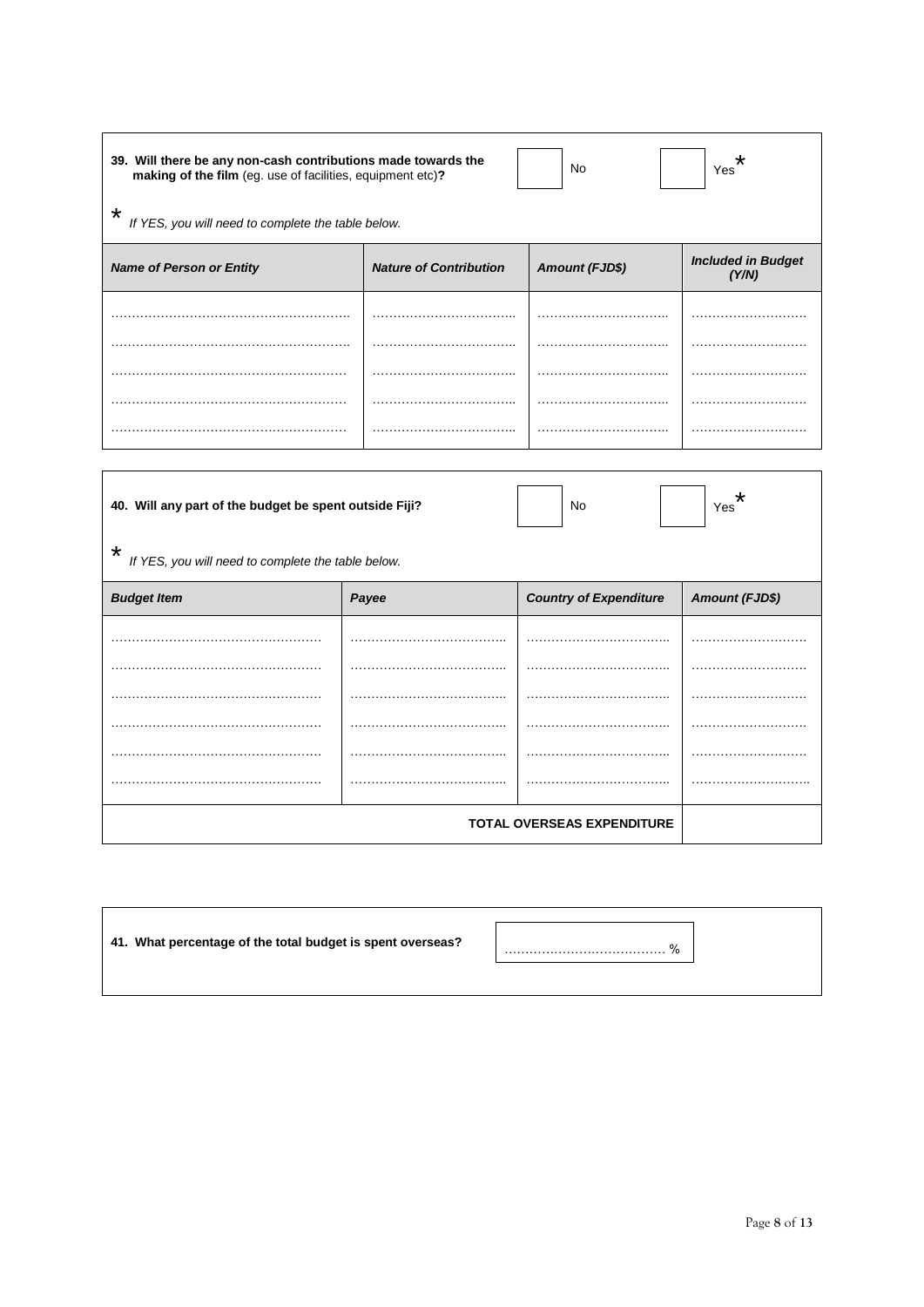| 42. Name every Fijian and non-Fijian person or entity that will share in the profits of the film or its related rights?                                                                                                                                |                    |  |                |  |  |
|--------------------------------------------------------------------------------------------------------------------------------------------------------------------------------------------------------------------------------------------------------|--------------------|--|----------------|--|--|
| <b>Name of Person or Entity</b><br><b>Nationality</b><br><b>Details of Profit Sharing</b>                                                                                                                                                              |                    |  |                |  |  |
|                                                                                                                                                                                                                                                        |                    |  |                |  |  |
|                                                                                                                                                                                                                                                        |                    |  |                |  |  |
|                                                                                                                                                                                                                                                        |                    |  |                |  |  |
|                                                                                                                                                                                                                                                        |                    |  |                |  |  |
|                                                                                                                                                                                                                                                        |                    |  |                |  |  |
|                                                                                                                                                                                                                                                        |                    |  |                |  |  |
|                                                                                                                                                                                                                                                        |                    |  |                |  |  |
|                                                                                                                                                                                                                                                        |                    |  |                |  |  |
|                                                                                                                                                                                                                                                        |                    |  |                |  |  |
|                                                                                                                                                                                                                                                        |                    |  |                |  |  |
| 43. Has provision been made in the budget for the final audit of<br>*<br>**<br>Yes<br>No<br>the production account?<br>*<br>**<br>If NO, your application may not be considered. You will need to revise your budget before submitting it to Film Fiji |                    |  |                |  |  |
| ∗<br>44. Are there any deferrals in your budget?<br>No<br>Yes<br>*<br>If YES, you will need to complete the table below.                                                                                                                               |                    |  |                |  |  |
| Payee/Beneficiary                                                                                                                                                                                                                                      | <b>Particulars</b> |  | Amount (FJD\$) |  |  |
|                                                                                                                                                                                                                                                        |                    |  |                |  |  |
|                                                                                                                                                                                                                                                        |                    |  |                |  |  |
|                                                                                                                                                                                                                                                        |                    |  |                |  |  |
|                                                                                                                                                                                                                                                        |                    |  |                |  |  |
|                                                                                                                                                                                                                                                        |                    |  |                |  |  |
|                                                                                                                                                                                                                                                        |                    |  |                |  |  |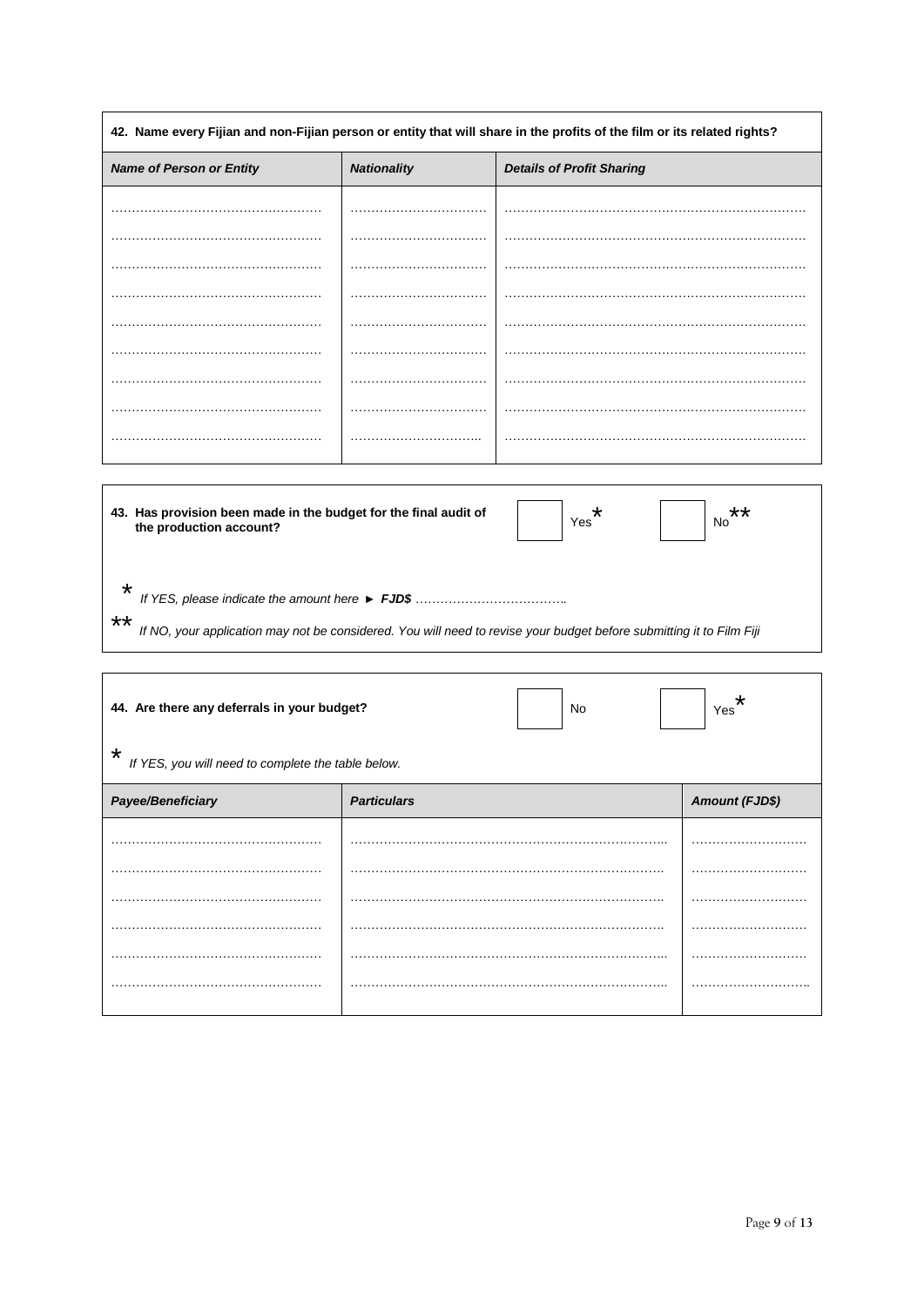| 45. Have you established your Fiji Production Bank Account?                                                                                                                                                                                                                                                                                                         | ×<br>No | **<br>Yes |  |
|---------------------------------------------------------------------------------------------------------------------------------------------------------------------------------------------------------------------------------------------------------------------------------------------------------------------------------------------------------------------|---------|-----------|--|
| *<br>If NO, you must establish your Fiji Production Bank Account (FPBA) before Film Fiji can authorise the release of any funds<br>raised under this incentive to you. Note that your FPBA may not necessarily be the same as your FPC Main Account referred to<br>in Q10 and Q11 herein.<br>**<br>If YES, you will need to provide the details of your FPBA below. |         |           |  |
|                                                                                                                                                                                                                                                                                                                                                                     |         |           |  |
| 46. Have you provided Film Fiji with a letter giving it full access to<br>your FPBA for the purposes of verifying final audits and other<br>tax related matters?                                                                                                                                                                                                    | Yes     | *<br>No   |  |
| ∗<br>If NO, you will need to provide this letter before any funds raised under this incentive can be released to your FPBA.                                                                                                                                                                                                                                         |         |           |  |
| 47. Do you undertake to provide the Film Fiji with 6 monthly<br>updates of all revenues earned by this film (if any)?                                                                                                                                                                                                                                               | Yes     | *<br>No   |  |
| *<br>If NO, your application is not affected but the ability of your Fiji investors to claim income tax exemptions under section 44<br>may be affected.                                                                                                                                                                                                             |         |           |  |
| 48. Have you completed Schedule 1 in relation to cast details?                                                                                                                                                                                                                                                                                                      | Yes     | *<br>No   |  |
| *<br>If NO, you must complete the schedule in order for your application to be considered.                                                                                                                                                                                                                                                                          |         |           |  |
| 49. Have you completed Schedule 2 in relation to crew details?                                                                                                                                                                                                                                                                                                      | Yes     | *<br>No   |  |
| *<br>If NO, you must complete the schedule in order for your application to be considered.                                                                                                                                                                                                                                                                          |         |           |  |
| 50. Do you have any previous experience in filmmaking either in<br>Fiji or abroad?                                                                                                                                                                                                                                                                                  | No      | Yes       |  |
| ∗<br>If YES, please give details in the space below.                                                                                                                                                                                                                                                                                                                |         |           |  |
|                                                                                                                                                                                                                                                                                                                                                                     |         |           |  |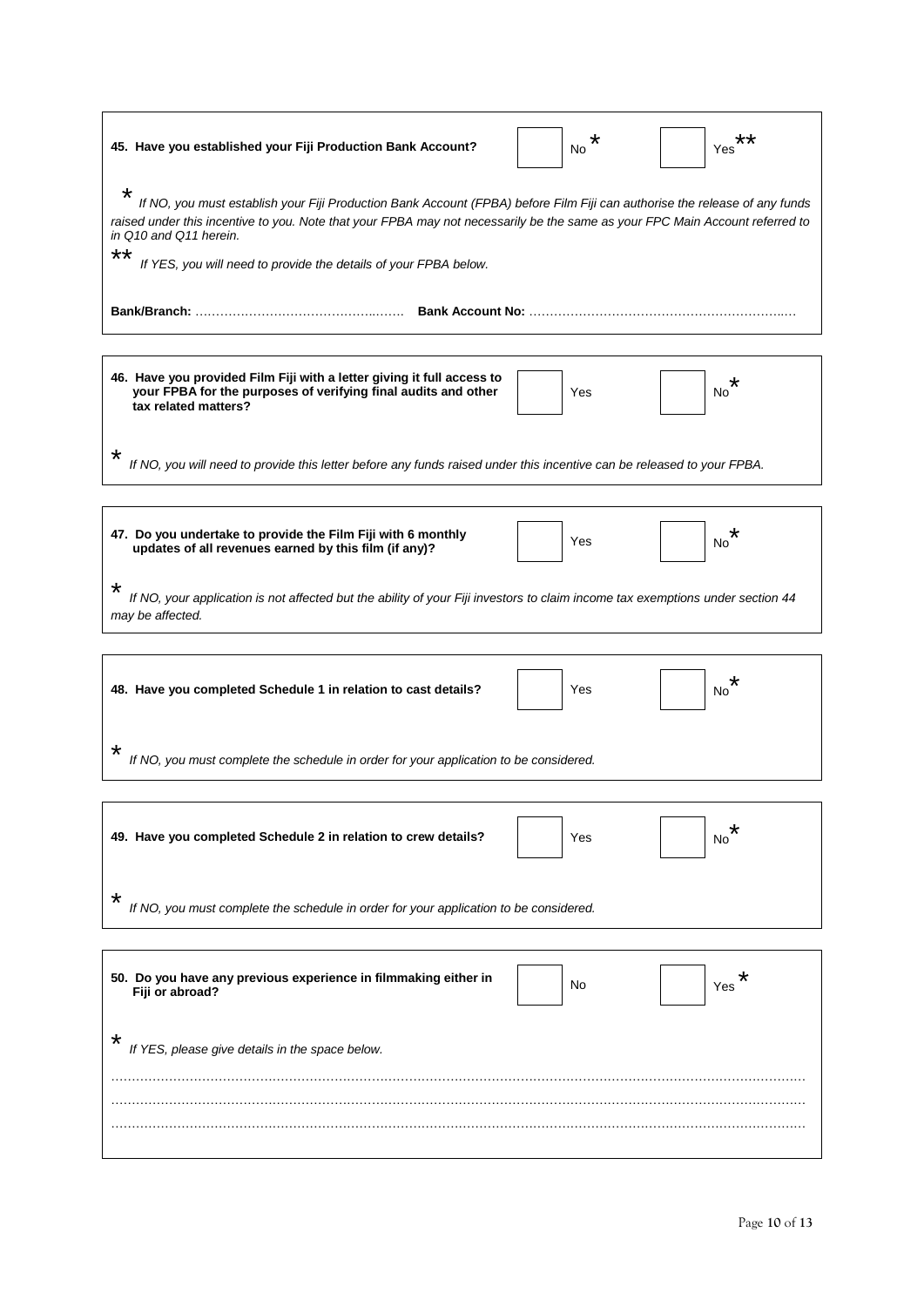#### **ATTACHMENTS CHECKLIST**

| <b>FPC Incorporation Certificate</b>         | Evidence of Approvals (Q32)              |
|----------------------------------------------|------------------------------------------|
| FPC VAT Registration (Q12)                   | Shooting Schedule (Q33)                  |
| FPC TIN Registration (Q13)                   | Budget (Q36)                             |
| Evidence of Local Distribution (Q18)         | FPBA Bank Statement (Q45)                |
| Evidence of International Distribution (Q19) | FPBA Access Letter (Q46)                 |
| Synopsis (Q25)                               | <b>Application Fee</b>                   |
| Script (Q26)                                 | $\star$<br><b>Additional Information</b> |

\* Film Fiji may from time to time require additional information, documentation and/or evidence in order to satisfy itself that you are sufficiently experienced and capable of completing the film on time and on budget.

#### **APPLICANT'S SIGNATURE**

**I HEREBY** apply to Film Fiji for a **PROVISIONAL CERTIFICATE** pursuant to section 19 of Income Tax (Film-making and Audio Visual Incentives) Regulations 2016 and I certify that all the information provided herein is to the best of my knowledge true and correct. By signing below, I certify that I am an authorised officer of the applicant Fiji Production Company and I am duly empowered to sign this application on its behalf:

**Applicant's Signature:** …………………………………………………………….…….. **Date**: …………………………….………...

#### **APPLICATION FEES**

| Budget (FJD\$)            | F1 Fees (VAT exclusive) | F2 Fees (VAT exclusive) |  |
|---------------------------|-------------------------|-------------------------|--|
| <b>Films</b>              |                         |                         |  |
| Up to \$3m                | \$250                   | \$500                   |  |
| $$3m - $7m$               | \$300                   | \$750                   |  |
| Over \$7m                 | \$350                   | \$1000                  |  |
| <b>TV/Direct to Video</b> |                         |                         |  |
| Up to \$1m                | \$150                   | \$300                   |  |
| $$1m - $2m$               | \$200                   | \$350                   |  |
| $$2m - $3m$               | \$250                   | \$400                   |  |
| $$3m - $7m$               | \$300                   | \$600                   |  |
| Over \$7m                 | \$350                   | \$1000                  |  |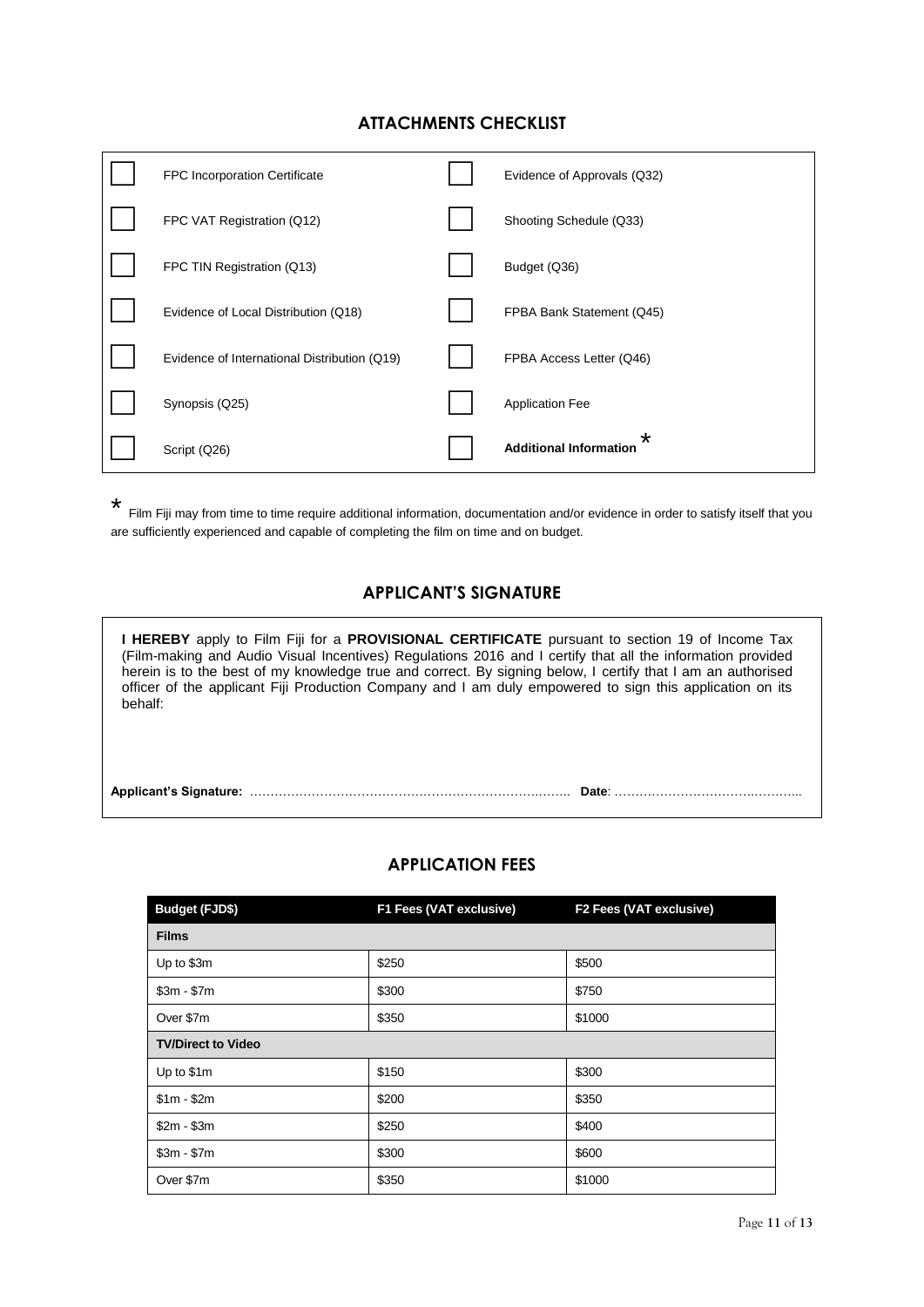# **SCHEDULE 1 – DETAILS OF PROPOSED CAST MEMBERS (Q48)**

| <b>Name</b> | <b>Nationality</b> | <b>Country of Residence</b> | <b>Character Portrayed</b> |
|-------------|--------------------|-----------------------------|----------------------------|
|             |                    |                             |                            |
|             |                    |                             |                            |
|             |                    |                             |                            |
|             |                    |                             |                            |
|             |                    |                             |                            |
|             |                    |                             |                            |
|             |                    |                             |                            |
|             |                    |                             |                            |
|             |                    |                             |                            |
|             |                    |                             |                            |
|             |                    |                             |                            |
|             |                    |                             |                            |
|             |                    |                             |                            |
|             |                    |                             |                            |
|             |                    |                             |                            |
|             |                    |                             |                            |
|             |                    |                             |                            |
|             |                    |                             |                            |
|             |                    |                             |                            |
|             |                    |                             |                            |
|             |                    |                             |                            |
|             |                    |                             |                            |
|             |                    |                             |                            |
|             |                    |                             |                            |
|             |                    |                             |                            |
|             |                    |                             |                            |